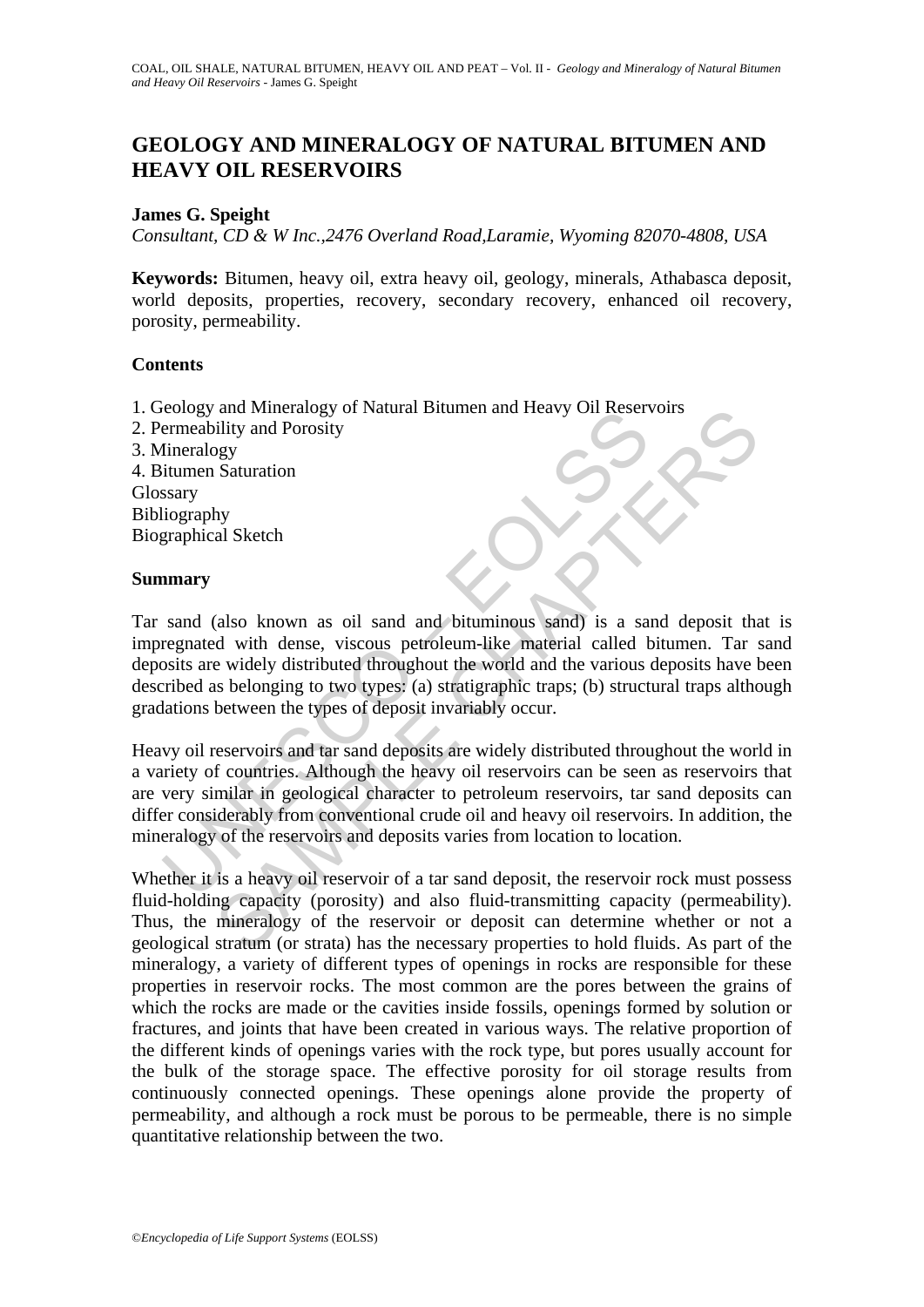In the more localized context of the Athabasca deposit, inconsistencies arise presumably because of the lack of mobility of the bitumen at formation temperature (approximately 4°C, 39°F). For example, the proportion of bitumen in the tar sand increases with depth within the formation. Furthermore, the proportion of the non-volatile asphaltenes or the non-volatile asphaltic fraction (asphaltenes plus resins) in the bitumen also increases with depth within the formation that leads to reduced vields of distillate from the bitumen obtained from deeper parts of the formation. In keeping with the concept of higher proportions of asphaltic fraction (asphaltenes plus resins), variations (horizontal and vertical) in bitumen properties have been noted previously, as have variations in sulfur content, nitrogen content, and metals content.

Obviously, the richer tar sand deposits occur toward the base of the formation. However, the bitumen is generally of poorer quality than the bitumen obtained from near the top of the deposit insofar as the proportions of non-volatile coke-forming constituents (asphaltenes plus resins) are higher (with increased proportions of nitrogen, sulfur, and metals) near the base of the formation.

The determining factor is site specificity.

# **1. Geology and Mineralogy of Natural Bitumen and Heavy Oil Reservoirs**

The top of the deposit insofar as the proportions of non-volutionts (asphaltenes plus resins) are higher (with increased proportions (asphaltenes plus resins) are higher (with increased proportion, determining factor is si metallines are expected to the exercy of the reservoir and the original increased proportions of non-volatile coke-form (staphaltenes plus resins) are higher (with increased proportions of nitro metals) near the base of th When petroleum occurs in a reservoir that allows the crude material to be recovered by pumping operations as a free-flowing dark to light colored liquid, it is often referred to as conventional petroleum. On the other hand, heavy oil is much more difficult to recover from the subsurface reservoir. The higher viscosity (and lower API gravity) than conventional petroleum, and primary recovery of these petroleum types usually requires thermal stimulation of the reservoir. In addition to the character of the heavy oil, the difficulties encountered in recovery may also be due to reservoir structure as well as the mineralogy of the reservoir.

# **2. Permeability and Porosity**

Whether it is a heavy oil reservoir of a tar sand deposit, the reservoir rock must possess fluid-holding capacity (porosity) and also fluid-transmitting capacity (permeability). Thus, the mineralogy of the reservoir or deposit can determine whether or not a geological stratum (or strata) has the necessary properties to hold fluids. As part of the mineralogy, a variety of different types of openings in rocks are responsible for these properties in reservoir rocks. The most common are the pores between the grains of which the rocks are made or the cavities inside fossils, openings formed by solution or fractures, and joints that have been created in various ways. The relative proportion of the different kinds of openings varies with the rock type, but pores usually account for the bulk of the storage space. The effective porosity for oil storage results from continuously connected openings. These openings alone provide the property of permeability, and although a rock must be porous to be permeable, there is no simple quantitative relationship between the two.

Reservoir rocks tend to show far greater variations in permeability than in porosity, and in addition, these two properties, as measured on core samples from reservoir rocks, are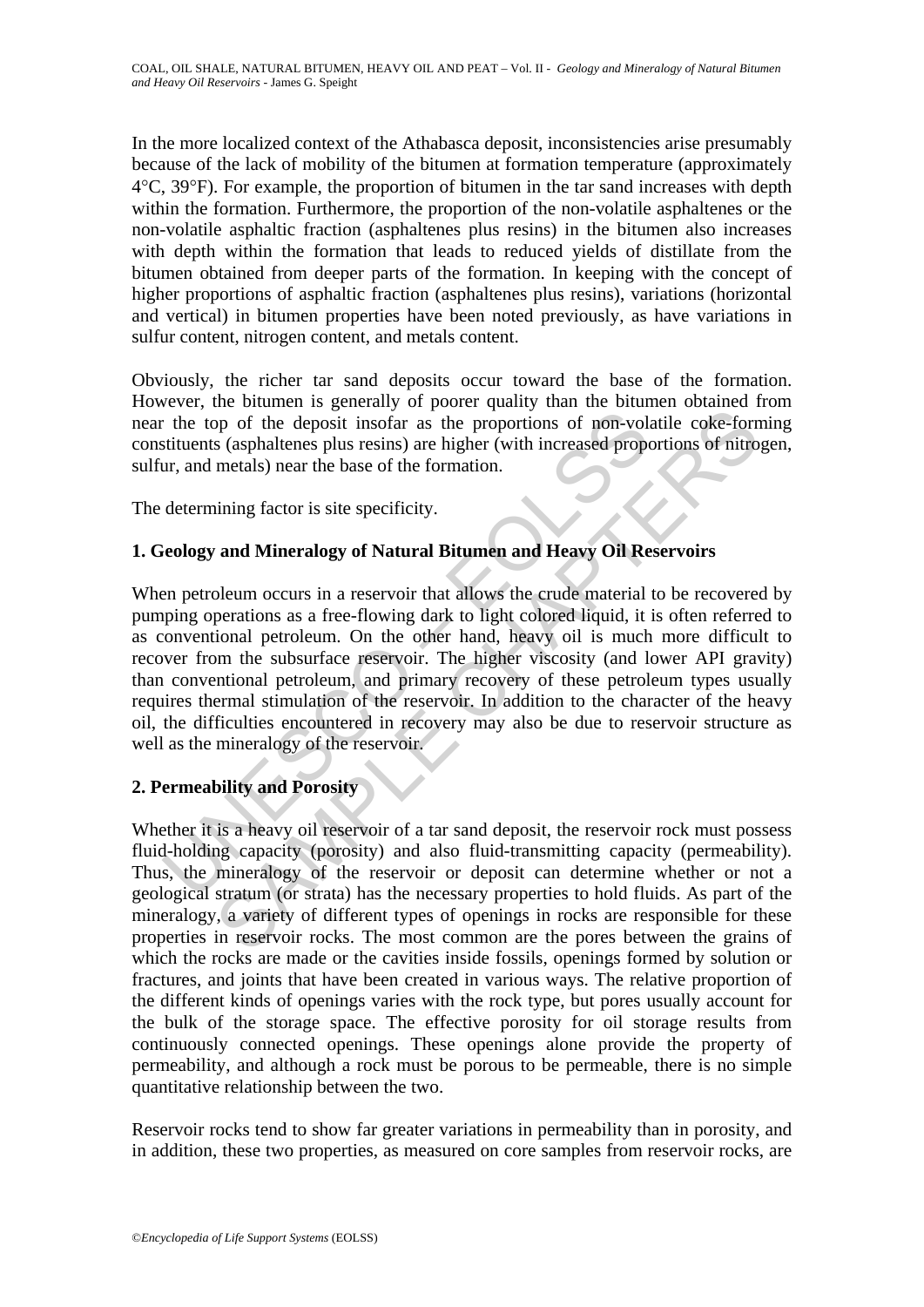not always identical with the values indicated for the rock in bulk underground. The differences arise from the non-representative nature of cores, especially when there are wide variations in the sizes of the openings in the rocks and irregularities in their distribution. Porosity is generally in the range of 5% to -30% while permeability is commonly between 0.005 darcy and several darcies as measured on small samples. It should be noted that pores might be, at best, only a millimeter or so in width, whereas fossil and solution cavities may sometimes be thirty times to fifty times wider. Many joints and fractures are probably only a millimeter across, although they may extend for considerable distances.

- -
- -
- -

# TO ACCESS ALL THE 7 PAGES OF THIS CHA<br>
Visit: http://www.eolss.net/Eolss-sampleAllChapte<br>
iography<br>
M. R. (1994). Upgrading Petroleum Residues and Heavy Oils. New York: Ma<br>
rer R. F., ed. (1991). Heavy Crude and Tar Sands: TO ACCESS ALL THE **7 PAGES** OF THIS CHAPTER, Visit: http://www.eolss.net/Eolss-sampleAllChapter.aspx

#### **Bibliography**

Gray M. R. (1994). *Upgrading Petroleum Residues and Heavy Oils*. New York: Marcel Dekker.

Meyer R. F., ed. (1991). *Heavy Crude and Tar Sands: Hydrocarbons for the 21st Century*. Caracas, Venezuela: Petróleos de Venezuela S.A.

Speight J. G. (1999a). *The Chemistry and Technology of Petroleum*, third edn. Marcel Dekker Inc., New York.

Speight J. G. (1999b). *The Desulfurisation of Heavy Oils and Residua*, second edn. New York: Marcel Dekker.

Speight J. G., ed. (1990). *Fuel Science and Technology Handbook*. New York: Marcel Dekker.

#### **Biographical Sketch**

TO ACCESS ALL THE 7 PAGES OF THIS CHAPT[ER](https://www.eolss.net/ebooklib/sc_cart.aspx?File=E3-04-05-03),<br>
Visit:  $\frac{http://www.eolssnnet/Eolsss-sampleAllChapter.18px}{http://www.eolssnnet/Eolsss-sampleAllChapter.18px}$ <br>
y<br>
y<br>
y<br>
y<br>
y<br>
y<br>
y<br>
y<br>
y<br>
(1999). *Heavy Crude and Tar Sands: Hydrocarbons for the 21<sup>st</sup> Century. Cartricleos de Venezuel* **Dr. James G. Speight** has a Ph.D. in Organic Chemistry from the University of Manchester, England, and works for CDW Inc. as an Author/Lecturer/Technical and Business Advisor. Previously, he was Chief Executive Officer at the Western Research Institute (1990–1998). Chief Executive Officer. Dr. Speight has thirty years of experience in areas associated with the properties and processing of conventional and synthetic fuels. He has participated in, as well as led, significant research in defining the use of chemistry of heavy oil and coal. He has well over three hundred publications, reports, and presentations detailing these research activities. Dr. Speight is currently editor of the journal Petroleum Science and Technology (formerly Fuel Science and Technology International), editor of the journal Energy Sources, and co-editor of the journal Reviews in Process Chemistry and Engineering. He is recognized as a world leader in the areas of fuels characterization and development. Dr. Speight is also Adjunct Professor of Chemistry and Adjunct Professor of Chemical Engineering at the University of Wyoming as well as Adjunct Professor of Chemical and Fuels Engineering at the University of Utah. Dr. Speight is the author/editor/compiler of nineteen books and bibliographies related to fossil fuel processing and environmental issues. As a result of his work, Dr. Speight was awarded the Diploma of Honor, National Petroleum Engineering Society, For Outstanding Contributions to the Petroleum Industry in 1995 and the Gold Medal of Russian Academy of Sciences (Natural) for Outstanding Work in the Area of Petroleum Science in 1996. He has also received the Specialist Invitation Program Speakers Award from